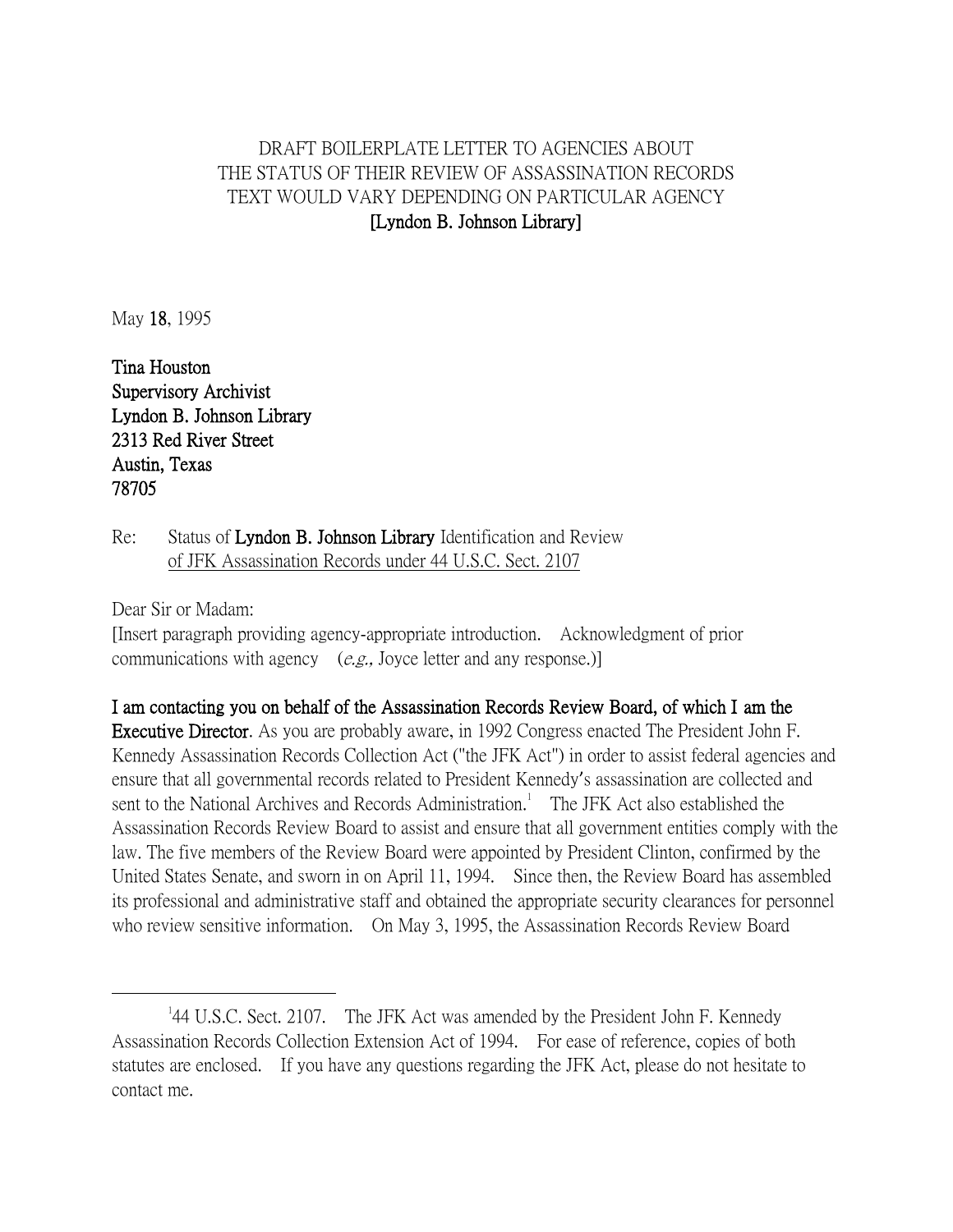LBJ Library May 8, 2017 Page 2

 $\overline{a}$ 

adopted a definition of "Assassination Record" as provided under Section 7(n) of the JFK Act.  $^2$ 

Now that the Review Board has promulgated its definition, I am writing to inquire into the status of the Lyndon B. Johnson Library**'**s past and anticipated efforts to locate and review JFK assassination records. I would very much appreciate your prompt response to the inquiries set out below. I am enclosing two forms for you to complete and return to me at your earliest convenience. I would appreciate your completing and faxing the "JFK Assassination Records Contact Person" form to me by May 25, 1995 and the "Status of Agency Review of JFK Assassination Records" form no later than May 31, 1995.

## Form 1: JFK Assassination Records Contact Person

Please provide the names, title, relevant responsibilities, and telephone and fax numbers of all persons at your Agency with whom you would like us to be in contact regarding your Agency's compliance with the JFK Act. We are particularly interested in your identifying the person responsible for your electronic identification aids.<sup>3</sup>

## Form 2: Status of Review of JFK Assassination Records

Please fill out the enclosed form with reference to the following requests.

1. *Status of search for records.* Has your Agency completed its search for JFK assassination records? If so, approximately when was the search completed? If not, when do you currently anticipate completing your search for records? If your search is not complete, are there any particular obstacles to completing the process that you can identify? Has your search extended to records still within the ownership or legal control of your Agency, but

<sup>3</sup>The identification aids are called "Record Identification Forms" or "RIFs" by the National Archives.

<sup>&</sup>lt;sup>2</sup> I am enclosing a draft copy of the definition to assist you in the identification and review of assassination records. The official version of the definition will appear shortly in the Federal *Register.* We anticipate making only such technical changes as may be required to conform to Federal Register specifications.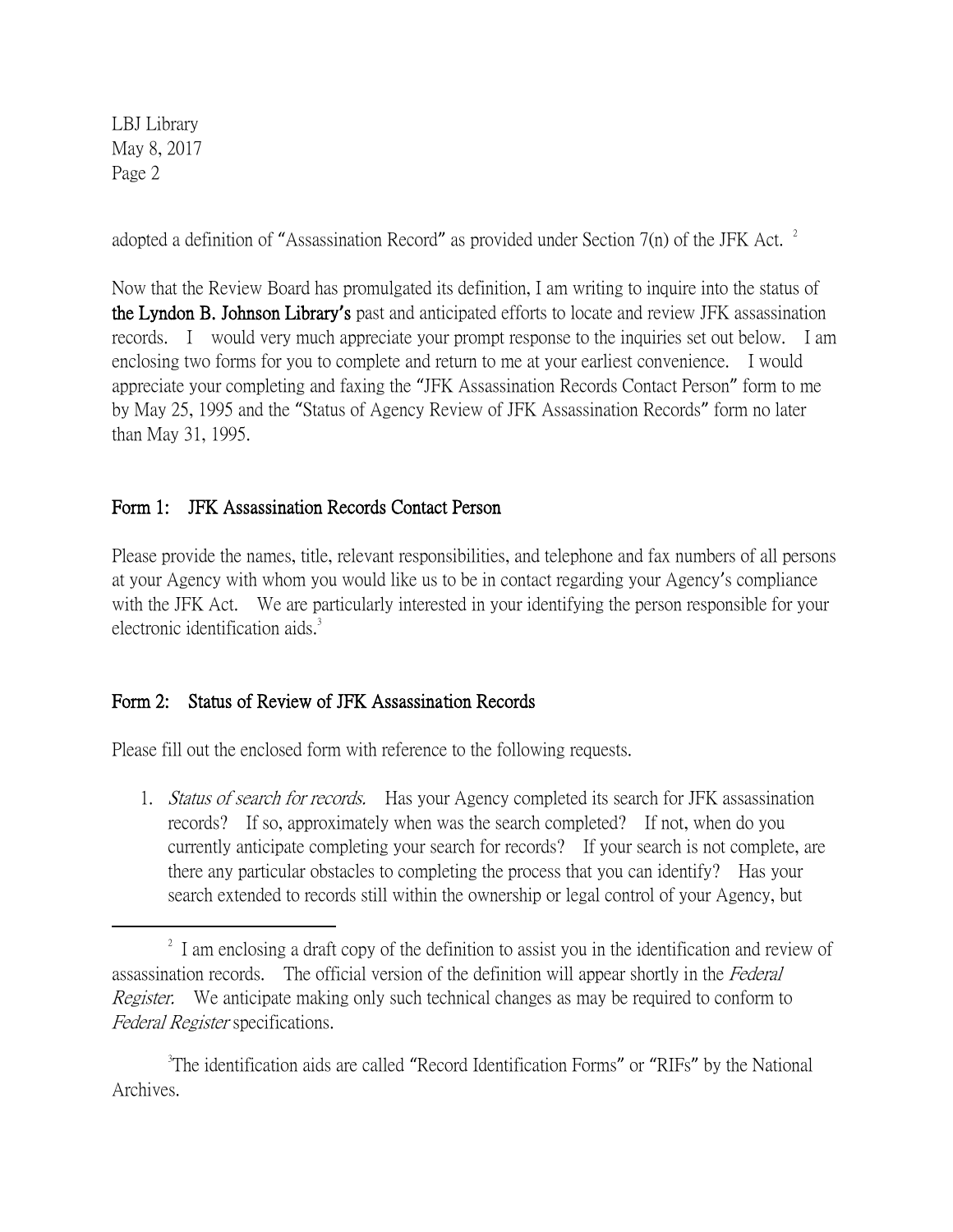LBJ Library May 8, 2017 Page 3

outside of your Agency's physical possession (e.g., at Federal Records Centers)?

- 2. Total volume of records. What is your best estimate of the total number of records your Agency has identified as responsive to the JFK Act? Please provide your best estimate on the actual number of documents, as well as any other helpful descriptive terms that are appropriate (e.g., numbers of archival or banker's boxes, cubic feet).
- 3. Anticipated additional searches for records. Now that you have the Review Board's definition of "Assassination Record," what, if any, additional files or locations do you intend to search for possible additional records? When do you anticipate completing such a search?
- 4. *Status of record review.* Have you completed your review process, including the preparation of identification aids as provided by Section 5(d) of the JFK Act? If your review process is not complete, when do you currently anticipate that you will complete the process? What percentage of the review process is complete?
- 5. Summary results of records review. Of those records you have reviewed, approximately what percentage have you "opened in full," postponed  $(i.e.,$  redacted in whole or in part), or are awaiting return from Third Agencies?
- 6. Transfer of records and electronic information to the National Archives. Has your agency transferred all of its reviewed records and electronic information (i.e., information identifying records as required under Section 5(d) of the JFK Act) to the National Archives? When do you anticipate completing the transfer of the records and electronic information?
- 7. *Electronic information*. Are you confronting any difficulties in completing your inputting the electronic identification aids onto the diskettes provided by the National Archives? If so, please describe the difficulties.
- 8. *Records sent by you to Third Agencies*. What is your best estimate of the number of records that you have referred to Third Agencies for their review? Of that number, how many have been returned after having been reviewed? What Third Agencies continue to hold your records and approximately how many records do they hold?
- 9. *Records sent to you from Third Agencies.* Approximately how many records have been sent to your agency from Third Agencies for your review under the JFK Act? For how many of that number have you completed your review? Have all Third Agency records been